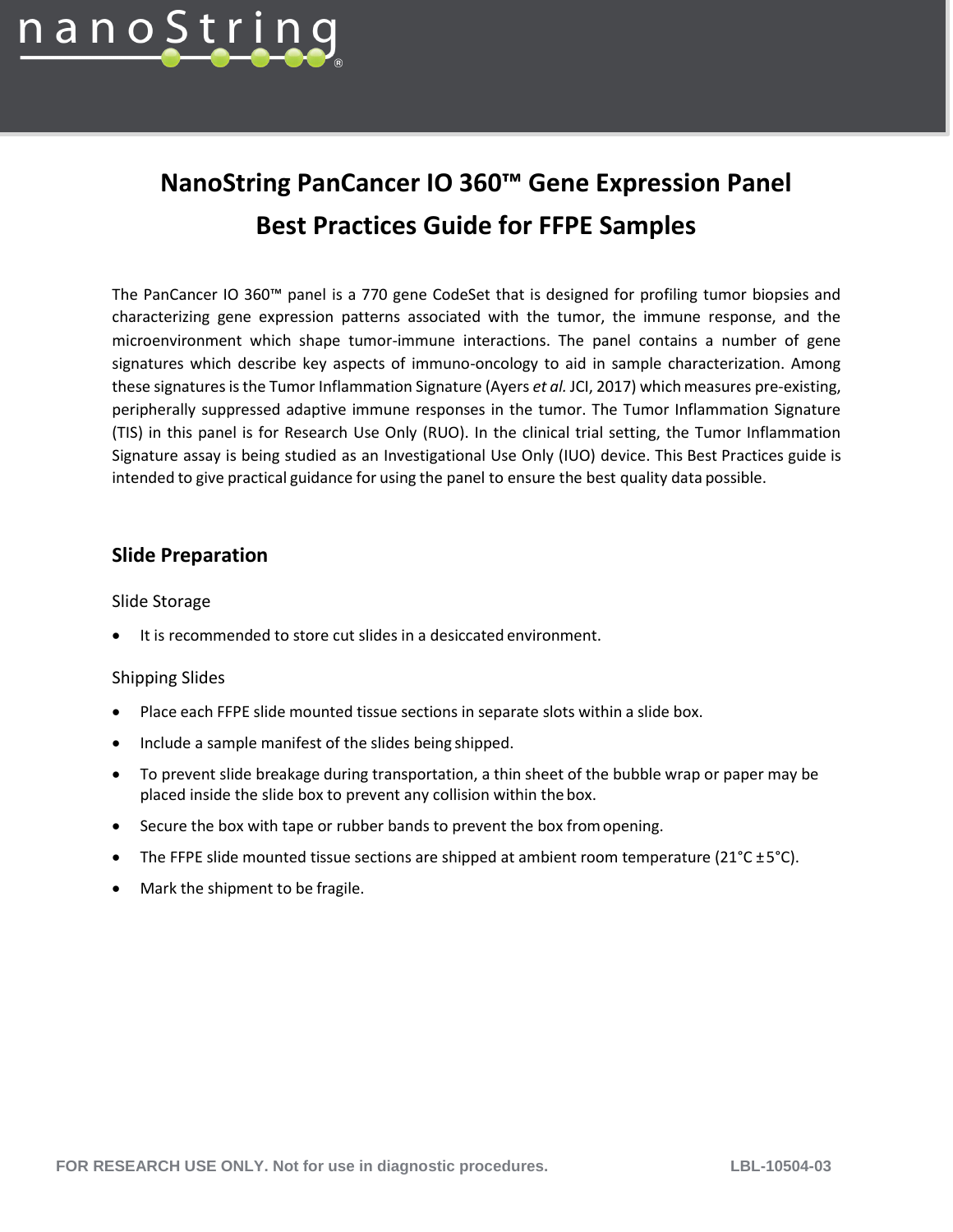# **Tissue Processing**

The panel was developed for use on unstained FFPE slides 4–10 µm thick from archived tumor tissue excision or small biopsies (such as core needle).

The panel can be run with RNA extracted from whole tissue sections from FFPE slides (i.e., not macrodissected). NanoString has demonstrated that the Tumor Inflammation Signature can be calculated from this material in most circumstances. However, the following procedure provides the most rigorous sample processing guidance NanoString has developed to obtain accurate Tumor Inflammation Signature scores.

- Validated for unstained FFPE slides 4–10 µm thick from archived tumor tissue excision or small biopsies.
- It is beneficial if FFPE tissue is assessed by a pathologist, lab technician and/or using digital pathology for an H&E slide from the same FFPE block to:
	- Measure the percent of viable tumor surface area (not including necrosis, fibrosis or other dead tissue not containing viable nuclei).
	- Assess presence of non-tumor or normal tissue area containing anatomical non-contiguous lymphoid structures, such as benign lymph nodes, Peyer's patches, normal inflamed tissue, hyperplasia or other tissue-specific non-tumor related lymphatic structures.
- Based on histological assessment, samples with <50% viable tumor surface area (per total surface area) should be macrodissected to remove non-tumor tissue. Similarly, non-tumor or normal tissue area containing anatomical non-contiguous lymphoid structures should be removed by macrodissection prior to RNA extraction.
- Recommended minimum tissue input (for 5  $\mu$ m slides) is 48 mm<sup>2</sup> to obtain a concentration of 10 ng/µl of RNA (to have 50 ng input) approximately 95% of the time. **Increased tissue input improves likelihood of obtaining RNA concentrations recommended for input.** See table below for minimum slide input recommendations.

| Tumor Surface Area (mm <sup>2</sup> ) | <b>Minimum Recommended</b><br><b>Number of Slides</b><br>(assuming 5 µm <sup>**</sup> tissue) |
|---------------------------------------|-----------------------------------------------------------------------------------------------|
| $2 - 4$                               | 12                                                                                            |
| $5 - 7$                               | 8                                                                                             |
| $8 - 15$                              | 6                                                                                             |
| $16 - 23$                             | 3                                                                                             |
| $24 - 47$                             | $\mathfrak z$                                                                                 |
| >48                                   |                                                                                               |

**\*\*slide input should be adjusted based on thickness of the tissue**

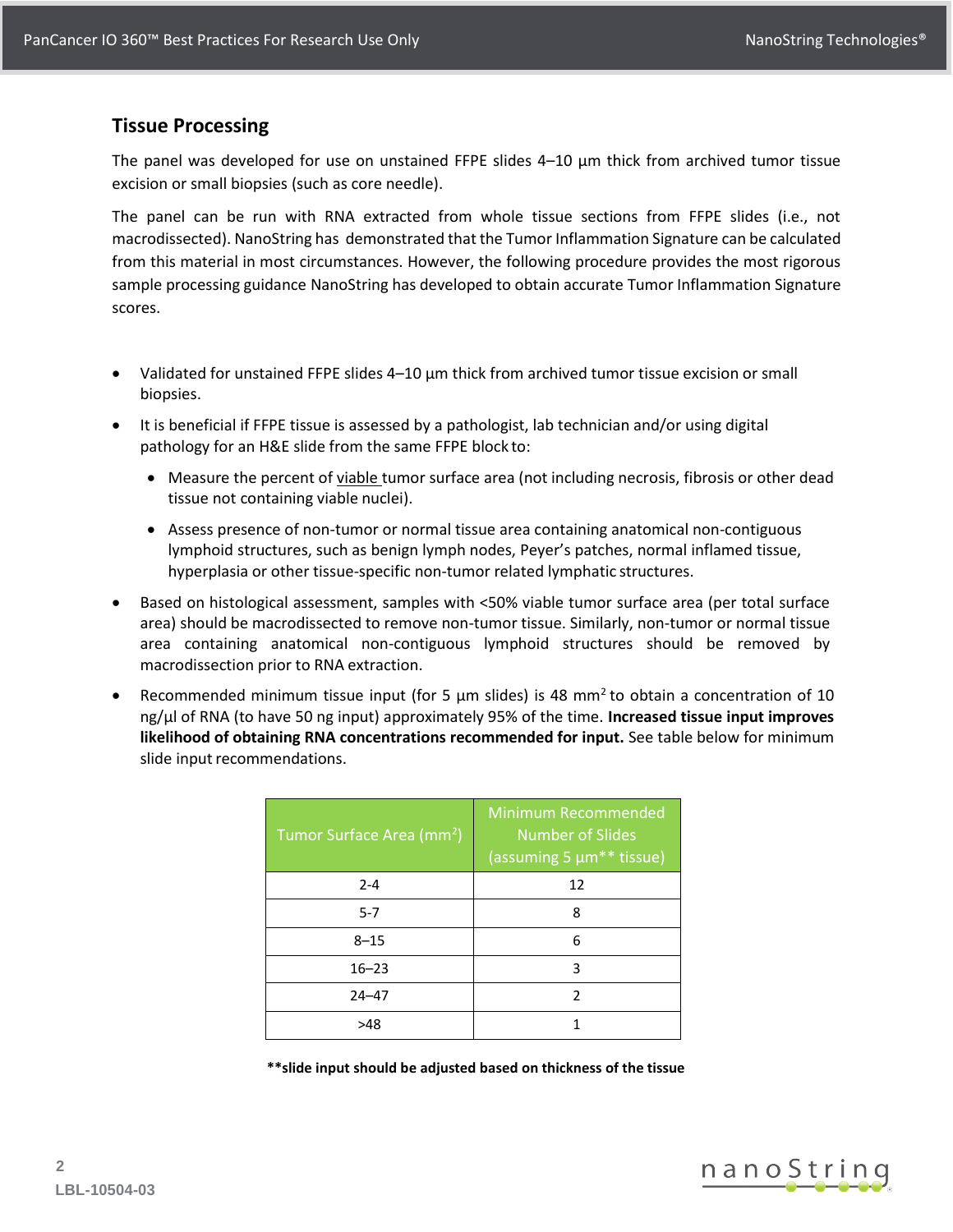#### **RNA Extraction**

- NanoString does not recommend a specific RNA extraction kit, but does recommend kits with less than or equal to 30 µl elution volume. Elution volumes greater than 30 µl will result in dilute RNA. Collecting the eluate and passing it through the column again can also be performed to obtain increased concentration.
- NanoString recommends that the customer perform the Proteinase K digestion step for 2–3 hours. Certain fatty tissues (breast, skin, etc) may require a longer digestion time, the Proteinase K digestion time may be increased up to 24hrs if tissue persists. RNA previously extracted but not treated with Proteinase K can still be used in the assay, however, contaminants from the preservation method may have the potential to decrease assay performance.
- While a DNase step is often not required, it is **highly recommended** to perform a DNase step for samples used with this panel in order to remove genomic DNA contamination that may cause overestimation of RNA concentration, potentially leading to reduced detection of low-expressing genes.
- Recommended RNA QCs measured by spectrophotometer:
	- Concentration: >10 ng/µl
	- Purity: A260/A280 ratio between 1.7 and 2.3
	- Please contact a NanoString representative for additional suggested QCs forother RNA quantification platforms.

## **Concentrating RNA**

- If RNA is dilute (<20 ng/µl), investigators can choose to concentrate the RNA to increase the amount that can be used in the hybridization reaction. This step is not required, but can result in higher counts.
- NanoString suggests the Norgen RNA Clean-Up and Concentration Micro-Elute Kit or the Zymo Research RNA Clean and Concentrator 5. If using the Zymo kit NanoString recommends the following modification:
	- The elution volume is reduced to 6 µl.
	- 1  $\mu$  is then used for quantitation, and 5  $\mu$  are used in the hybridization reaction.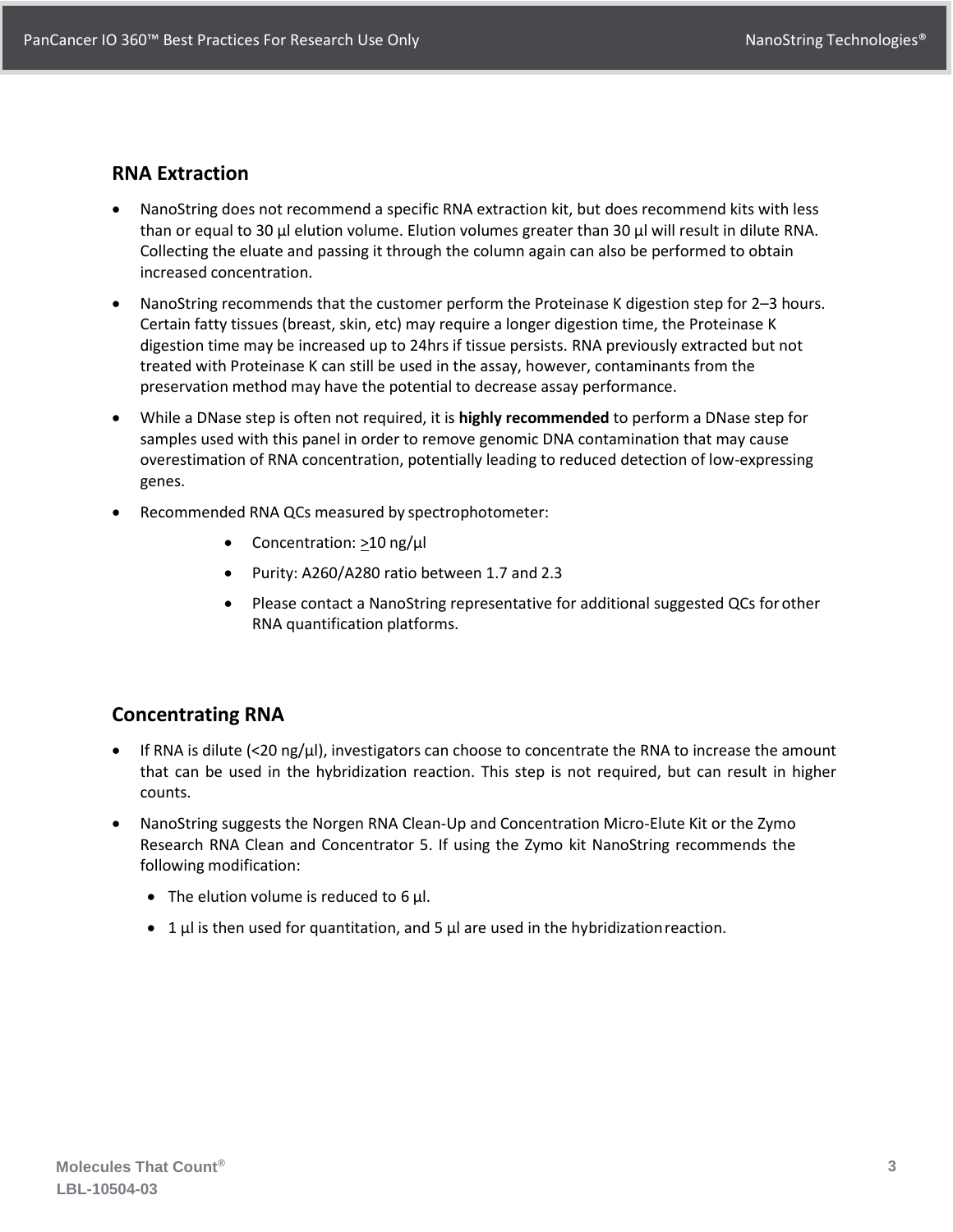#### **Panel Standard**

The PanCancer IO 360™ panel includes a PanCancer IO 360™ Panel Standard containing a pool of synthetic DNA oligonucleotides that correspond to the target sequence of each of the 770 unique probe targets in the panel. This allows for correction of variability not related to sample quality or sample input, which is critical when comparing data within studies.

NanoString recommends that one lane of each cartridge be reserved to run Panel Standard to ensure the highest fidelity data. However, please see our [tech note on panel standards](https://www.nanostring.com/support-documents/best-practices-for-clinical-research-biomarker-studies/) for more guidance on usage for your specific application.

For detailed protocol information on how to use the panel, please see MAN-10056, the CodeSet Hybridization Setup [Manual](https://www.nanostring.com/wp-content/uploads/2021/03/MAN-10056-05-Gene-Expression-Hybridization-Protocol.pdf).

**NOTE:** Users should take extreme care to avoid contaminating samples, reagents or master mix with the Panel Standard, as this will produce unusable data. Change tips before and after dispensing the Panel Standard.

## **PanCancer IO 360™ Panel Assay**

- Recommended minimum input is 50 ng\*.
- Hybridization time from 15–24 hours, longer hybridization times can generate higher counts for lowinput samples.

**NOTE**: \*If the recommended amount of RNA is not available, it may be possible to use the low-input amplification process to enrich the input material. Please speak with your NanoString representative for additional information.